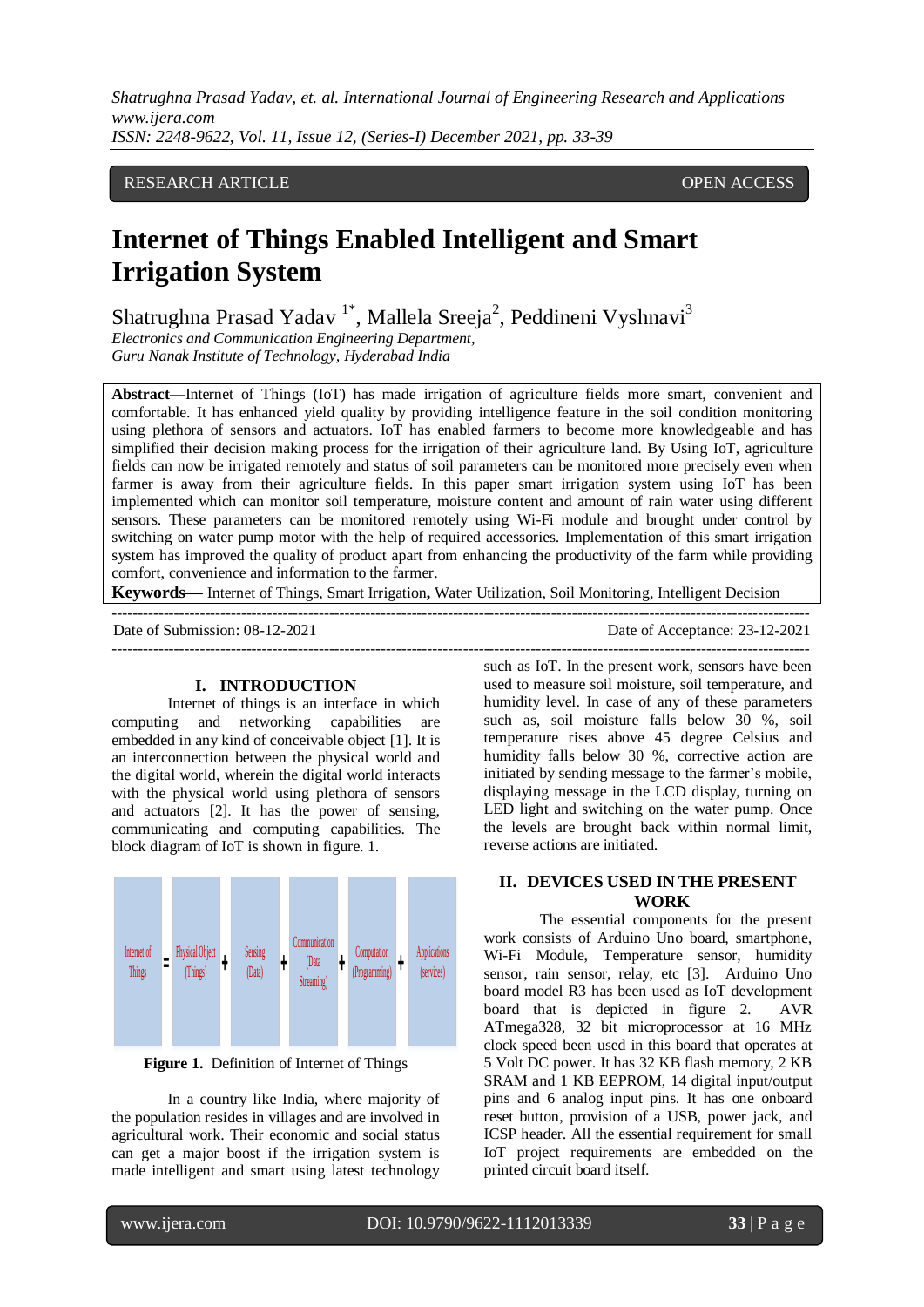

**Figure 2**. Arduino Uno Board

## Liquid Crystal Display

The liquid crystal display (LCD) used in the present work and depicted in figure 3, operates with 5 volts DC voltage and is a 16 character by 2 line display module. It is having green back light with 4/8 bit MPU interface and a built-in HD44780 LCD driver. In this LCD each character is displayed in 5x7 pixel matrix. It has two registers, namely, Command and Data [4].

Command instructions are stored in the command register. A command is an instruction given to LCD to do a predefined task like initializing it, clearing its screen, setting the cursor position, controlling display etc. The data to be displayed on the LCD is stored in the register [5].



Figure 3. Liquid Crystal Display

#### Temperature Sensor (LM35)

The temperature sensor used for this project is LM35. This is a precision integrated-circuit temperature sensors, with an output voltage linearly proportional to the temperature in degree Celsius [6].



Figure 4 Temperature Sensor

Rain Sensor

For measuring rainfall intensity and detection of rain drop, rain sensor module has been used as reflected in figure 5. It has a rain board and control board, power indicator LED and an adjustable sensitivity potentiometer. It requires 5V DC power supply [7].



Figure 5 Rain Sensor

Soil Moisture Sensor

Fig 6 shows a simple and very low-cost circuit of a resistor-based soil sensor that has been used in the present work. It is considered to be a crude sensor that is used for inaccurate measurement such as to indicate that whether the soil being wet or not [8]. The sensor measures the soil resistance between the two electrodes. The resistance value depends upon the moisture content of the soil [9].



Figure 6 Soil Moisture Sensor

Relay

The relay used in the present project as shown in figure 7, is an electromechanical switch. It performs switching operations without any human interaction. It has been used to connect display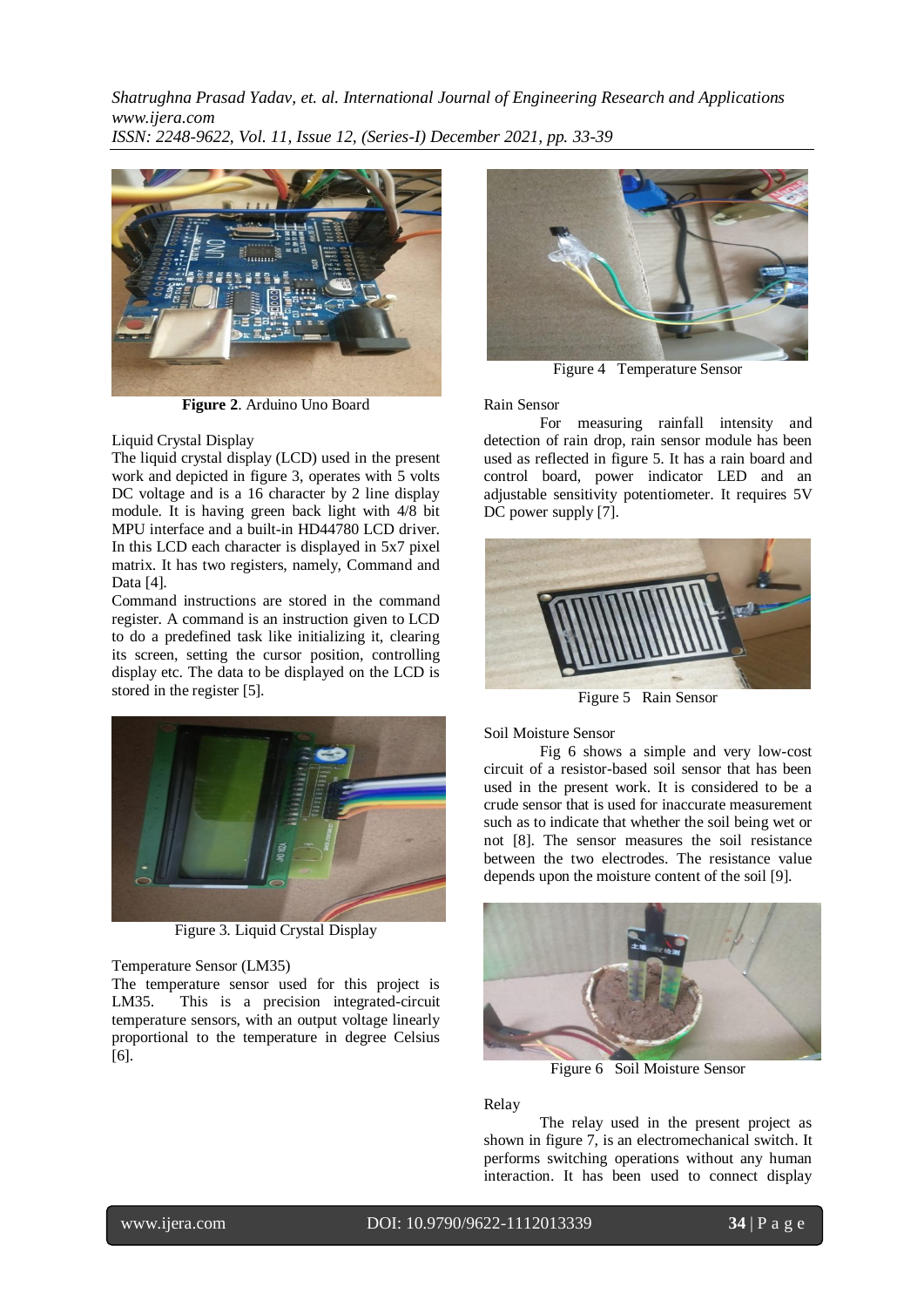device, LED indicator and water pump motor as per requirements [10-12].



Figure 7 Relay

Pump Motor

The pump motor used in the work is a submersible pump that is designed for reliability. It is of small size, has adjustable flow and convenient to clean. The motor is close-coupled to the body of the water booster pump, consumes less power, and is almost maintainace free [13-15]. It has been used to pour water in the filed in the case of less soil moisture content is detected form the soil moisture sensor [16-18].



Figure 8 Pump Motor

## WIFI IoT Module

ESP8266 Wi-Fi IoT module has been used in this work that is shown in figure 9. It has 1 MB flash memory and is convenient to connect Arduino board to a Wi-Fi network. It has eight pin header that includes two GPIO pins used for direct connection of the module to sensors, peripherals, or host controller. It requires 3.3V power supply for its operation [21].



Figure 9 Wi-Fi IoT Module

#### **III. ARCHITECTURE OF THE PROPOSED SYSTEM**

The present work is based on a three layer IoT architecture as depicted in figure 10. All sensors have been connected to the physical layer for collection of data. Wi-Fi module has been used at the network layer for processing and transfer of information [20]. Application layer has been used for switching on water pump, information display in the LCD and sending message to the smart phone.



Figure 10. IoT Architecture

Interfacing of devices with Arduino board is shown in figure 11. Soil sensor, temperature sensor, rain sensor, relay, water pump, LCD display etc. has been connected through appropriate pins with Arduino board.



Figure 11. Interfacing of Devices

www.ijera.com DOI: 10.9790/9622-1112013339 **35** | P a g e l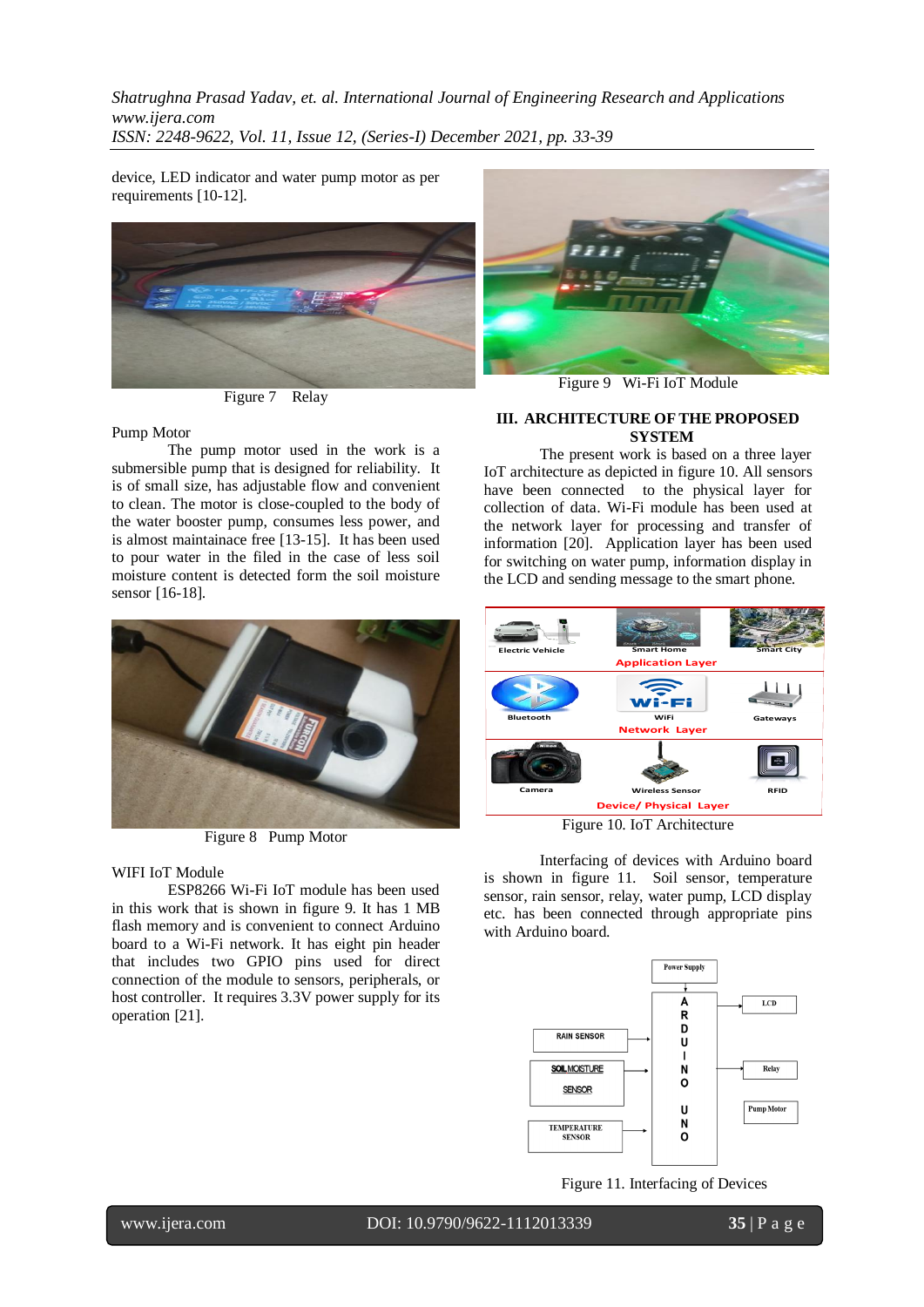

Figure 12 Interfacing of Wi- Fi IoT Module

Figure 12 depicts how Wi-Fi module has been interfaced with the Arduino board. This has been used to transmit information related various parameters of the agriculture in the smart phone of the user [19].



Figure 13 Interfacing of Soil Moisture Sensor

Interfacing of soil moisture sensor with Arduino board has been shown in figure 13. Whenever soil moisture content is less than 30 % warning message will be given to the farmer.



Figure 14 Interfacing of Relay

Figure 14 depicts the interfacing of the relay unit. Relay unit will switch on the water pump motor whenever any of the parameters falls below the normal value. It also connects the LCD display unit and LED for visual display.



Figure 15 Interfacing of Temperature Sensor

Temperature sensor will sense the soil temperature and activate the pump through relay unit in case of temperature rises above 45 degree Celsius. Its interfacing with arduino board is reflected through figure 15.



Figure 16 Interfacing of Arduino with LCD

The observed parameters of soil is displayed through 16 X 2 LCD display unit. Its interfacing with the Arduino board is depicted in figure 16.



Figure 17 Interfacing of all Sensors with Arduino Board

The fully integrated work with all sensors interfaced is shown in figure 17. In case any of the soil parameter is not within the range LED light will glow, information will be dispayed in the LCD and message will be delivered in the users mobile phone.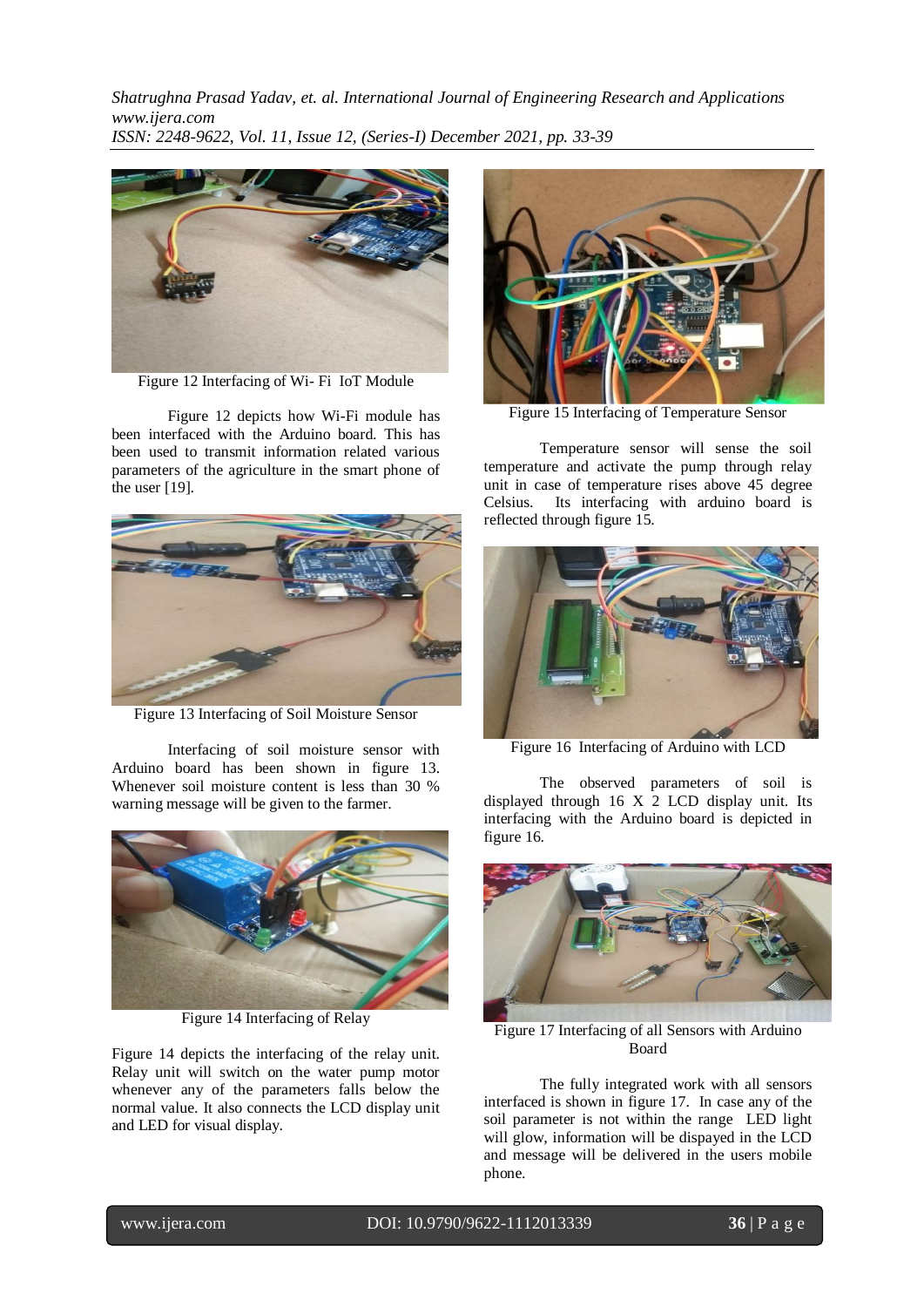## **IV. RESULTS AND DISCUSSIONS**

Sensors have been used to measure soil moisture, soil temperature, and humidity level. It has been connected to the physical layer by properly interfacing with the Arduino board. In case of any of these parameters such as, soil moisture falls below 30 %, soil temperature rises above 45 degree Celsius and humidity falls below 30 %, the data is communicated to the network layer for processing and imitating desired action.



Figure 18. Alarm under low moisture level observed

All communication related devices such as Wi-Fi IoT module have been connected to the network layer. Figure 5 depicts activation of the system under abnormal soil parameters.Water pump has been interfaced with arduino board at application layer. Figure 19 shows message being received in the farmer's mobile phone.



Figure 19 Message displayed in Smart Phone

Schedule for watering field, their supervision, and other informations are provided to the farmer based on the processing of the data collected through sensors. The data is stored and analysed using Fog / Edge computing, and also accumulate for futute analysis purpose.

A portion of the program code of the present system ia appended below.

include <LiquidCrystal.h> #include <SoftwareSerial.h> // initialize the library with the numbers of the interface pins LiquidCrystal lcd(7, 6, 5, 4, 3, 2); const int analog  $1InPin = AO<sub>i</sub>//SOIL$ 

const int analog2InPin =  $A1$ ; //TEMP const int analog $3InPin = A2$ ;//RAIN const int pumpPin  $= 11$ ; int sensor1Value =  $0$ : int sensor2Value =  $0$ : int sensor $3$ Value = 0: void sendwifi(String chr, unsigned int len) { String temp[20]; Serial.print("AT+CIPSEND=0,"); Serial.println(len); delay(1000); Serial.println(chr); delay(2000); } void setup() { pinMode(analog1InPin, INPUT);//SOIL pinMode(analog2InPin, INPUT); //TEMP pinMode(analog3InPin, INPUT); //RAIN pinMode(pumpPin, OUTPUT); lcd.begin(16, 2); lcd.clear(); lcd.setCursor(0, 0); lcd.print("WELCOME"); Serial.begin(9600); delay(1000); lcd.clear(); lcd.setCursor(0, 0); lcd.print("WIFI INIT"); Serial.print("AT\r\n"); delay(1000); Serial.print("ATE0\r\n"); delay(1000); Serial.print("AT+CIPMUX=1\r\n"); delay(1000); Serial.print("AT+CIPSERVER=1,23\r\n"); delay(1000); lcd.clear(); lcd.setCursor(0, 0); lcd.print("192.168.4.1"); lcd.setCursor(0, 1); lcd.print("Port: 23");

## **V. CONCLUSION AND FUTURE WORK**

The economic and social status of farmers can get a major boost if the irrigation system is made intelligent and smart using latest technology such as IoT. The present work is based on three layer IoT architecture wherein sensors have been connected to the physical layer. Communication devises (Wi-Fi module) at the network layer for processing and transferring of information. Switching of water pump, information display in the LCD and transmitting message to the smart phone have been achieved through application layer.

In the present work, sensors have been used to measure soil moisture, soil temperature, and humidity level. In case of any of these parameters such as, soil moisture falls below 30 %, soil temperature rises above 45 degree Celsius and

www.ijera.com DOI: 10.9790/9622-1112013339 **37** | P a g e

l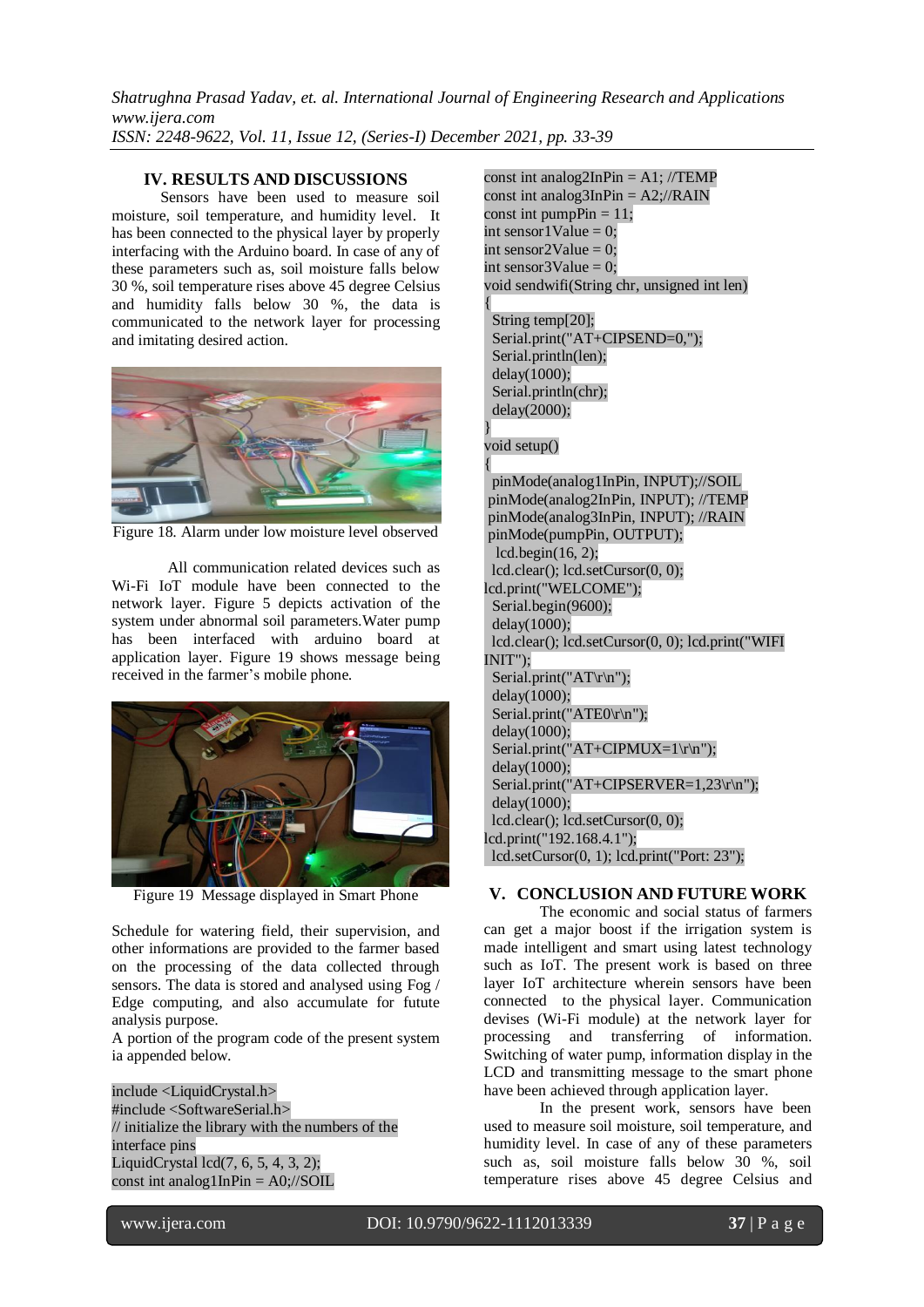*Shatrughna Prasad Yadav, et. al. International Journal of Engineering Research and Applications www.ijera.com*

*ISSN: 2248-9622, Vol. 11, Issue 12, (Series-I) December 2021, pp. 33-39*

humidity falls below 30 %, corrective action are initiated by sending message to the farmer's mobile, displaying message in the LCD display, turning on LED light and switching on the water pump. Once the levels are brought back within normal limit, reverse actions are initiated. In a country like India, where majority of the population resides in villages and are involved in agricultural work, the present system if implemented in larger scale can prove to be a boon for farmers. Implementation of this smart irrigation system will not only improve the quality of product but also enhance productivity of the farm while providing comfort, convenience and information to the farmer.

#### **REFERENCES**

- [1] Safdar Munir, Sarwar Bajwa, Amna Ashraf, Waheed Anwar, and Rubina Rashid, "Intelligent and Smart Irrigation System Using Edge Computing and IoT" Hindawi Complexity, Volume 2021, pp.1-16, February 2021.
- [2] Yadav Shatrughna Prasad, "Internet of Things for Smart Living" Journal of Innovation in Electronics and Communication Engineering (International Journal) Vol. 9, Issue 1, pp- 10-12, ISSN (print): 2249-9946, January-June 2019.
- [3] Yadav Shatrughna Prasad and Parab Ravindra, "Internet of Things Enabled Smart Grid for Optimized Asset Utilization," International Journal of Research in Electronics and Computer Engineering (IJRECE), Vol. 7, Issue 2, pp – 1976-1981, ISSN (online): 2348-2281, ISSN (print): 2393-9028, April–June 2019.
- [4] Yadav Shatrughna Prasad and Parab Ravindra, "Comparative Study of Obstacle Distance Measurement with Ultrasonic Sensor using Internet of Things Development Boards," International Journal of Research in Electronics and Computer Engineering (IJRECE), Vol. 7, Issue 1, pp – 2324-2328, ISSN (online): 2348-2281, ISSN (print): 2393-9028, January–March 2019.
- [5] Yadav Shatrughna Prasad, Kumbhare Abhijeet and Parab Ravindra, "Smart Home Application using Internet of Things", International Research Journal of Engineering and Technology, Volume 06, Issue 02, , pp - 520- 524, e-ISSN No. 2395-0056, p-ISSN No. 2395-0072, February 2019.
- [6] D. Evans, "The Internet of things: How the next evolution of the Internet is changing everything," CISCO, San Jose,CA, USA, White Paper, 2011.
- [7] Yan, M., Shi, H. "Smart Living Using Bluetooth-Based Android Smartphone" International Journal of Wireless & Mobile Networks (IJWMN), vol. 5, no.5, pp. 65--72, 2013
- [8] O. Vermesan, P. Friess, P. Guillemin et al., "Internet of things strategic research roadmap," in Internet of Things: Global Technological and Societal Trends, vol. 1, pp. 9–52, 2011.
- [9] L. Atzori, A. Iera, and G. Morabito, "The Internet of Things: A survey," Computer. Network, vol. 54, no. 15, pp. 2787–2805, Oct. 2010.
- [10] I. Pena-Lopez, ITU Internet Report 2005: "The Internet of Things", 2005.
- [11] O. Duran, K. Althoefer, and L. Seneviratene, "State of the art in sensor technologies for sewer inspection," IEEE Sensors Journal, Apr. 2002, Vol. 2, No. 2, pp. 73-81.
- [12] M. S. Munir, I. S. Bajwa, M. A. Naeem, and B. Ramzan, "Design and implementation of an IoT system for smart energy consumption and smart irrigation in tunnel farming," Energies, vol. 11, no. 12, p. 3427, 2018.
- [13] H. Sattar, I. S. Bajwa, R. U. Amin et al., "An IoT-based intelligent wound monitoring system," IEEE Access, vol. 7, pp. 144500– 144515, 2019.
- [14] B. Sarwar, I. Bajwa, S. Ramzan, B. Ramzan, and M. Kausar, "Design and application of fuzzy logic based fire monitoring and warning systems for smart buildings," Symmetry, vol. 10, no. 11, p. 615, 2018.
- [15] B. Sarwar, I. S. Bajwa, N. Jamil, S. Ramzan, and N. Sarwar, "An intelligent fire warning application using IoT and an adaptive neurofuzzy inference system," Sensors, vol. 19, no. 14, p. 3150, 2019.
- [16] A. Kumar, K. Kamal, M. O. Arshad, S. Mathavan, and T. Vadamala, "Smart irrigation using low-cost moisture sensors and XBee-based communication," in Proceedings of the Global Humanitarian Technology Conference (GHTC), San Jose, CA, USA, October 2014.
- [17] G. Parameswaran and K. Sivaprasath, "Arduino based smart drip irrigation system using internet of things," International Journal of Engineering Science, vol. 6, p. 5518, 2016.
- [18] C. Kamienski, J.-P. Soininen, M. Taumberger et al., "Smart water management platform: iot-based precision irrigation for agriculture," Sensors, vol. 19, no. 2, p. 276, 2019.
- [19] M. Stubbs, Irrigation in US Agriculture: On-Farm Technologies and Best Management